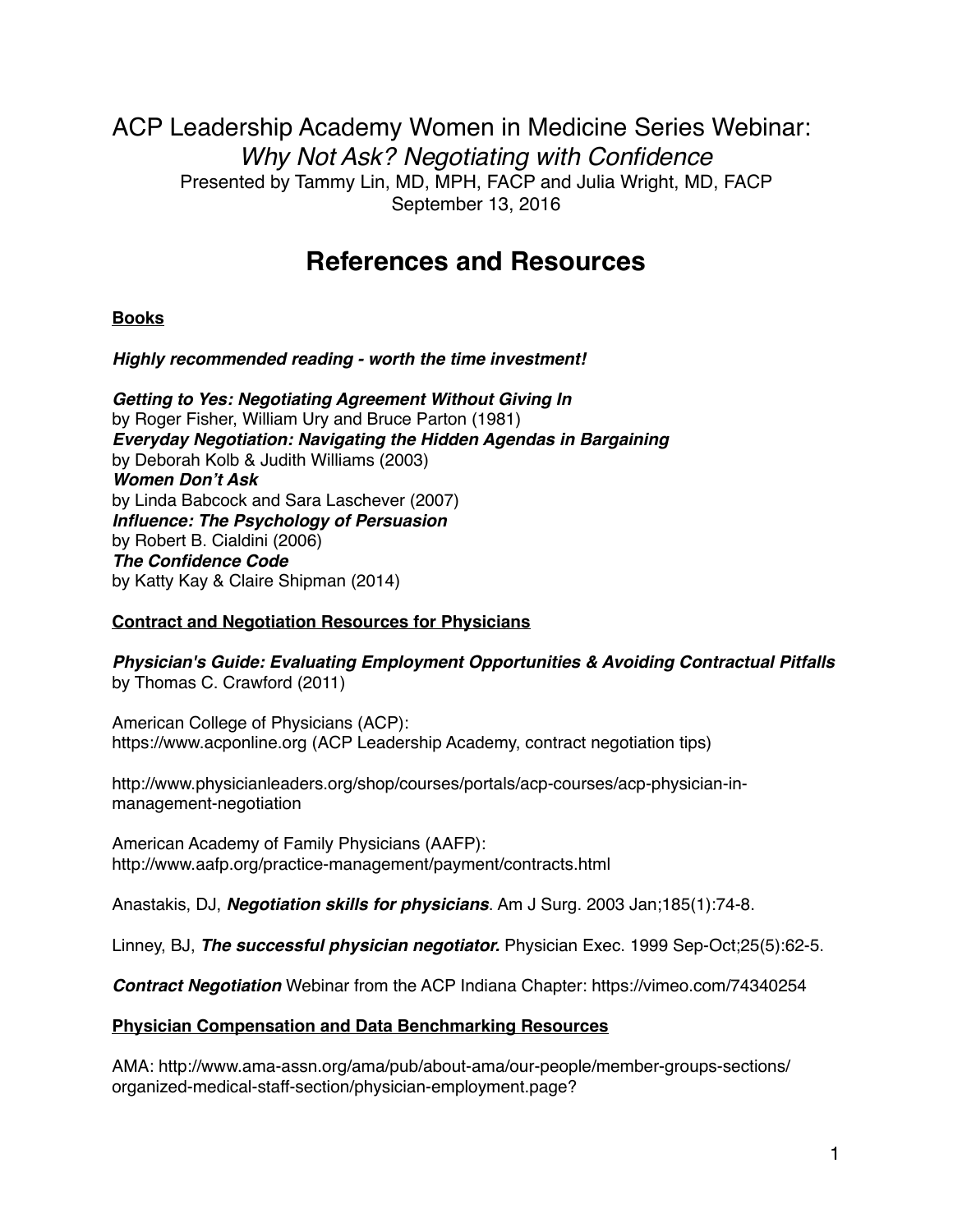MGMA:<http://www.mgma.com/store/physician-compensation-surveys>

[Cejka Executive Search: http://www.cejkaexecutivesearch.com/leadership-insights/surveys/](http://www.cejkaexecutivesearch.com/leadership-insights/surveys/physician-executive-compensation-survey/) physician-executive-compensation-survey/

Merritt Hawkins: <http://www.merritthawkins.com/compensation-surveys.aspx>

Medscape: <http://www.medscape.com/sites/public/physician-comp/2015>

GuideStar (non-profit information): https://learn.guidestar.org/products/nonprofit-compensationsolutions/guidestar-nonprofit-compensation-report

### **Gender-Related Resources**

Jena, A., et al., *Sex Differences in Physician Salary in US Public Medical Schools.* JAMA Intern Med. 2016;176(9):1294-1304.

Kray, L, et al., *Reversing the Gender Gap in Negotiations: An Exploration of Stereotype Regeneration.* Organizational Behavior and Human Decision Processes Vol. 87, No. 2, March, pp. 386–409, 2002 <https://www.researchgate.net/publication/>

Kugler, K., et al., *Gender Differences in the Propensity to Initiate Negotiations: A Meta-Analysis.*

[http://www.psy.lmu.de/wirtschaftspsychologie/forschung/working\\_papers/wop2013\\_3.pdf](http://www.psy.lmu.de/wirtschaftspsychologie/forschung/working_papers/wop2013_3.pdf)

Blanch, D., *Medical student gender and issues of confidence.*  Patient Educ Couns. 2008 Sep;72(3):374-81.

http://www.forbes.com/sites/dailymuse/2013/06/17/why-women-must-ask-the-right-waynegotiation-advice-from-stanfords-margaret-a-neale/#10163af91635

https://www.washingtonpost.com/posteverything/wp/2015/05/21/the-best-way-to-way-toeliminate-the-gender-pay-gap-ban-salary-negotiations/

http://www.levo.com/articles/news/millennial-women-arent-negotiating

### **Confidence and Wellness References**

Wible, P., *Why So Many Doctors Lack Self-confidence, and How to Get It Back.*  (Medscape, August 26, 2015) <http://www.medscape.com/viewarticle/849481>

Houkes, I., et al., *Development of burnout over time and the causal order of the three dimensions of burnout among male and female GPs. A three-wave panel study.* BMC Public Health 2011 <http://bmcpublichealth.biomedcentral.com/articles/10.1186/1471-2458-11-240>